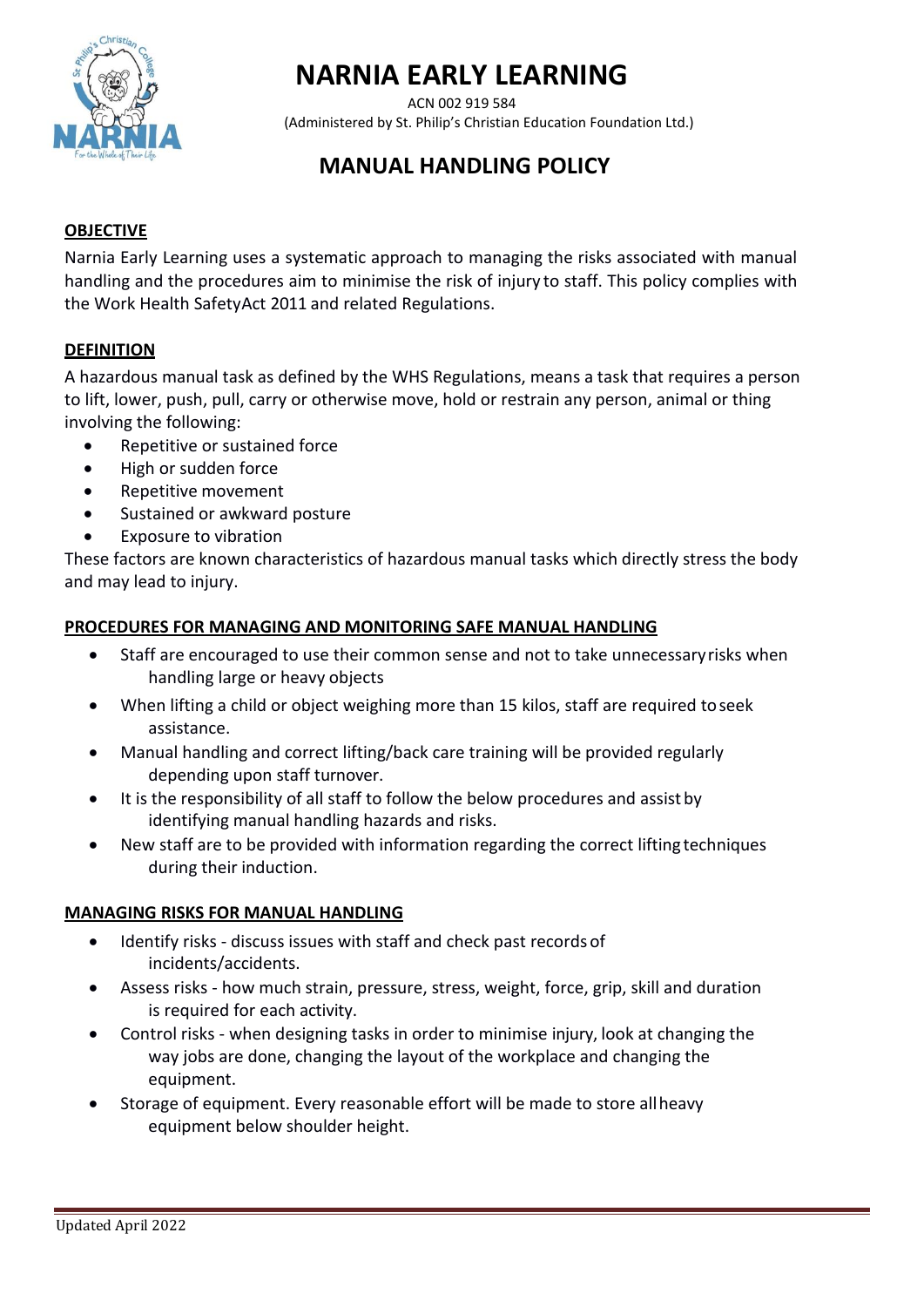### **Back Care and Manual Handling**

Manual handling means any activity requiring the use of force exerted by the person to lift, lower, push, pull, carry or otherwise move, hold or restrain any person or object.

Manual handling injuries can be the result of incorrect manual handling techniques, overuse, or from accidents. Injuries include back strains, and sprains in other parts of the body such as the neck, arm, shoulder and knee, bruising and lacerations.

Employers and managers have a legal duty to provide safe workplaces and implement safe workplace practices.

#### **Principles of Preventing Manual Handling Injuries**

- 1. Eliminate or reduce the amount of manual handling.
- 2. Reduce the amount of bending, forward reaching, and twisting, in all tasks.
- 3. Reduce worker fatigue.
- 4. Keep all equipment in good working order.
- 5. Keep the workplace environment safe.

#### The Nominated Supervisor will:

- provide annual training in manual handling and back care;
- display written, current information regarding manual handling in the staff room;
- ensure equipment and facilities are designed and maintained to reduce manual handling injuries;
- ensure work practices are consistent with safe manual handling guidelines;
- ensure educators and staff follow our safe manual handling procedures;
- identify, assess and control all risks associated with manual handling;

To help prevent manual handling injuries, educators and staff are advised to:

• do warm-up exercises for three to five minutes before starting work, particularly during cold periods. Simple exercises to warm and stretch all the major muscle groups help prevent injury. Regular exercise such as walking, tennis, or aerobics will help condition muscles, but anyone with neck, back or muscular problems should see a doctor before exercising;

To help prevent manual handling injuries, educators and staff will:

- kneel rather than bend down eg to help a child put their shoes on;
- sit rather than bend eg to comfort a child, educators will sit on the floor and encourage the child to sit on their lap;
- sit in an appropriate sized chair (or on the floor) so their upper legs are horizontal to hips and feet flat on the floor;
- sit in an appropriate sized chair to complete writing tasks
- carry children with one arm under the child's buttocks and the other arm supporting the child's back, with the child facing them as close as possible to their body;
- not carry a child on their hip because this can strain the back, and only carry children when necessary;
- lift safely and avoid twisting, especially with awkward loads;
- lift a child out of a cot by leaning against the cot and raising the child as close as possible to their body. Educators and staff will not stretch over and lift;
- help larger children to climb up steps/ladder provided to change table;
- use a step ladder to reach above shoulder level;
- avoid extended reaching forward eg leaning into low equipment boxes;
- share the load if the equipment is heavy, long or awkward;